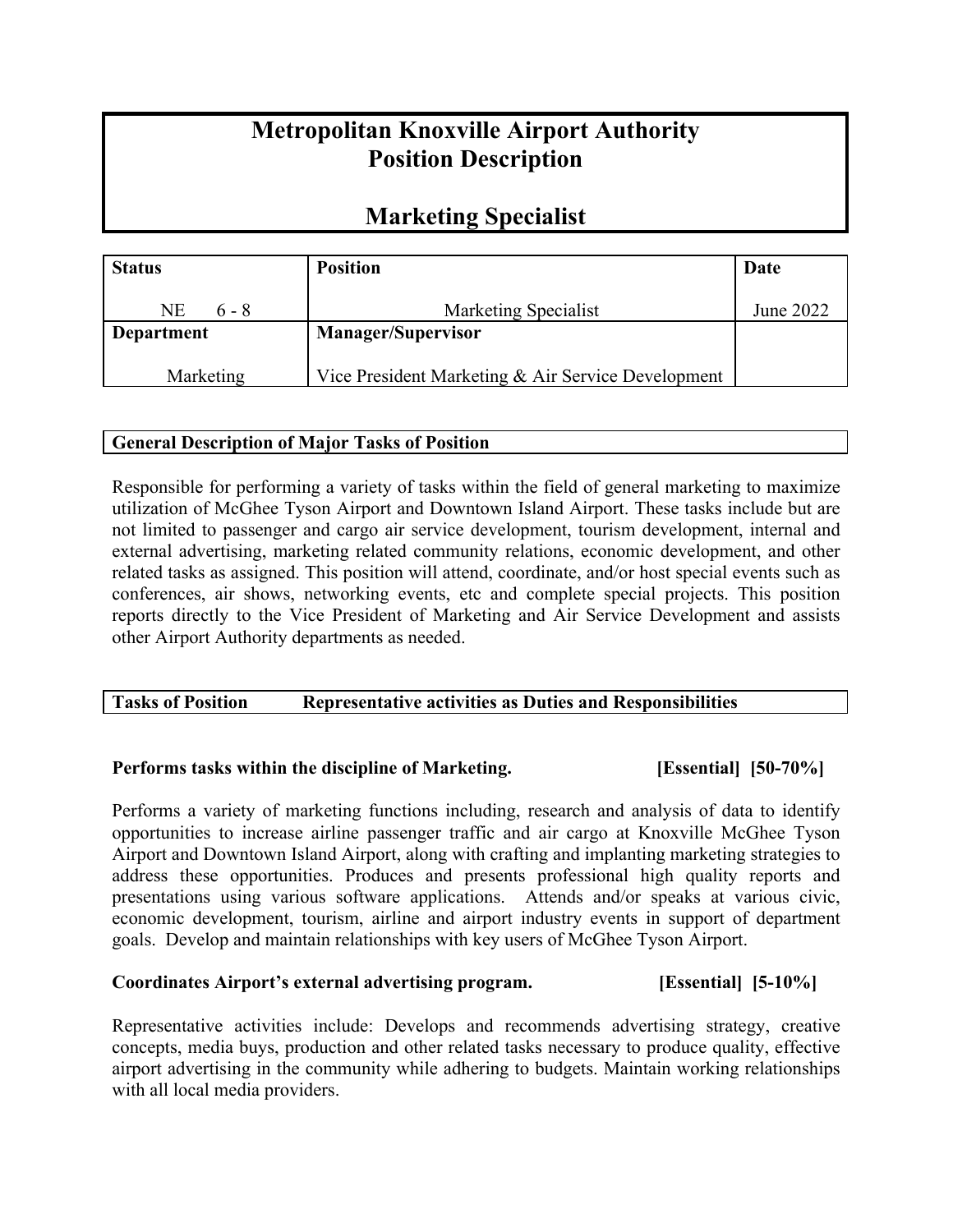# **Metropolitan Knoxville Airport Authority**

## **Marketing Specialist**

## **Represents Airport's terminal display advertising program. [Essential] [5-10%]**

Representative activities include: Uses direct sales skills to generate revenue through leasing airport terminal signage, displays, and other advertising locations to prospective and current advertisers. Develops documents, and maintains relationships with key advertising accounts.

## **Performs other activities as may be requested or required. [Non-Essential] [5-10%]**

## **Minimum Educational and Work Qualifications**

Position requires a Bachelor's degree in marketing, advertising, business analytics, sales, aviation management, or related field, plus a minimum of 1-2 years of work experience or equivalent is required. A valid Tennessee State driver's license is required. Excellent written and verbal communication skills required. Previous marketing and sales experience is a plus. Position requires a thorough working knowledge of office software applications including Microsoft Office and various other graphics photo editing suites. Night and weekend work may be required on occasion.

## **Environmental and Working Conditions**

Job is performed in a well-lighted, well-vented, modern office setting. Job requires frequent movement from one work location to another with occasional sitting tolerance. Individual must drive to and from various locations, on and off premises, with occasional overnight travel. Frequent bending, twisting, stooping, turning, and overhead reaching. Occasional lifting up to 40 pounds is necessary. Frequent exposure to computer display terminal.

Signature of Employee Date

Signature of Manager Date